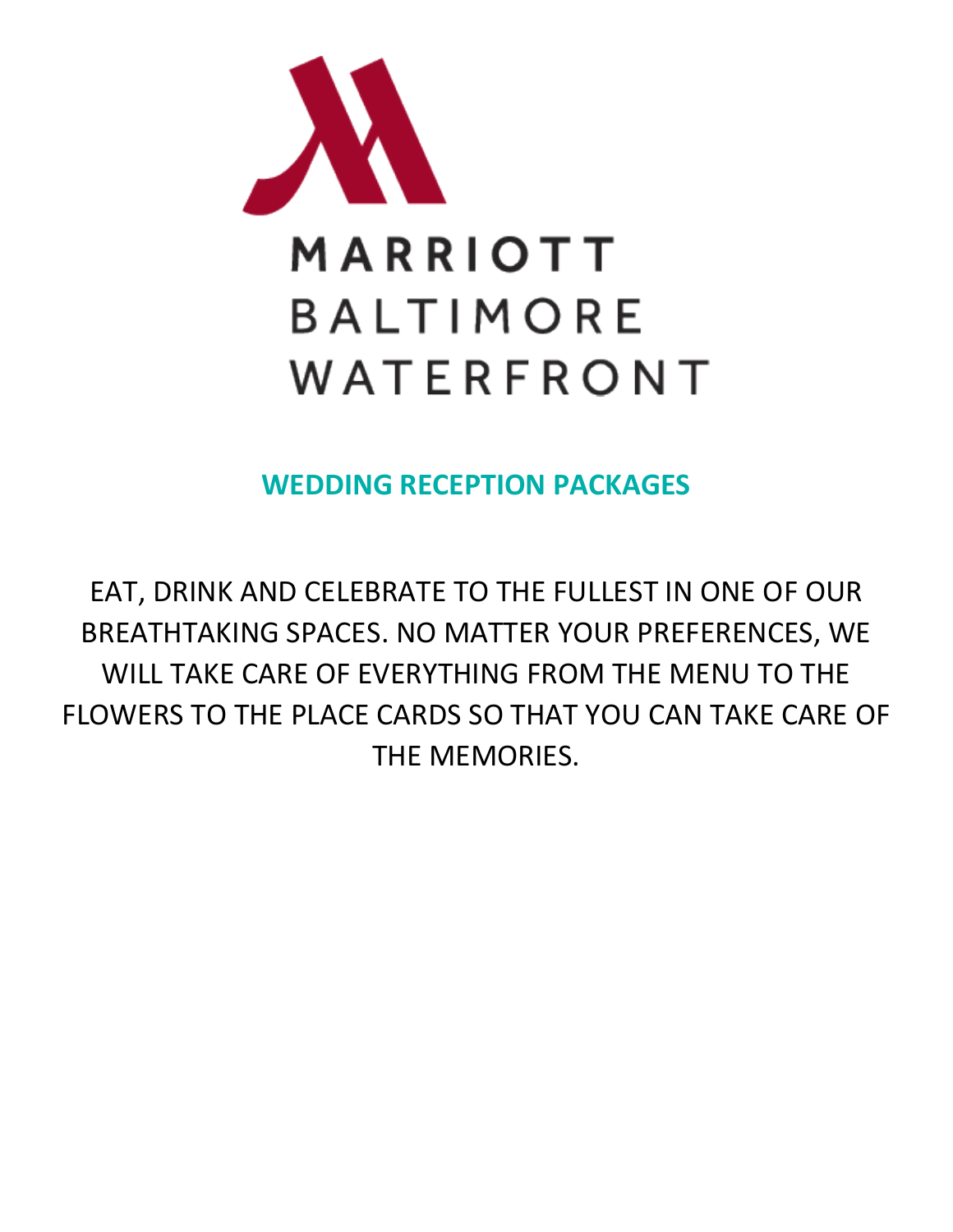# . **. Rehearsal Dinner.** .

Includes Coffee, Decaffeinate Coffee, Selection of herbal Teas

# *Starters* (Select ONE)

Serves with Dinner Rolls and whipped butter

### **Mesclun Salad**

Radish, Tomatoes, Cucumbers, Carrots, Champagne Vinaigrette

~

### **Arugula & Citrus Segments Salad**

Goat cheese, Toasted Almonds, Red onions, Citrus vinaigrette **~**

### **Spinach & Feta Salad**

Watermelon, Red onions, Olives, Herbed vinaigrette

# *Main* (Select ONE)

### **Bistro Filet**

Mushroom demi, Potato Puree, Seasonal Vegetables

**~**

### **Chicken Picatta**

Lemon & Caper Butter Sauce, Rice Pilaf, Seasonal Vegetables

**~**

### **Seared Salmon**

Lemon & Caper Butter Sauce, Roasted Potatoes, Seasonal Vegetables

**~**

### **Four Cheese Ravioli**

Roasted Bell Pepper Coulis

# *Sweets* (Select ONE)

Fruit Tart of the Season ~

Flourless Chocolate Cake

 $\sim$ 

Strawberry Shortcake

Main Upgrades: Add Jumbo Shrimp \$12++ Add Baltimore Crab Cake \$12++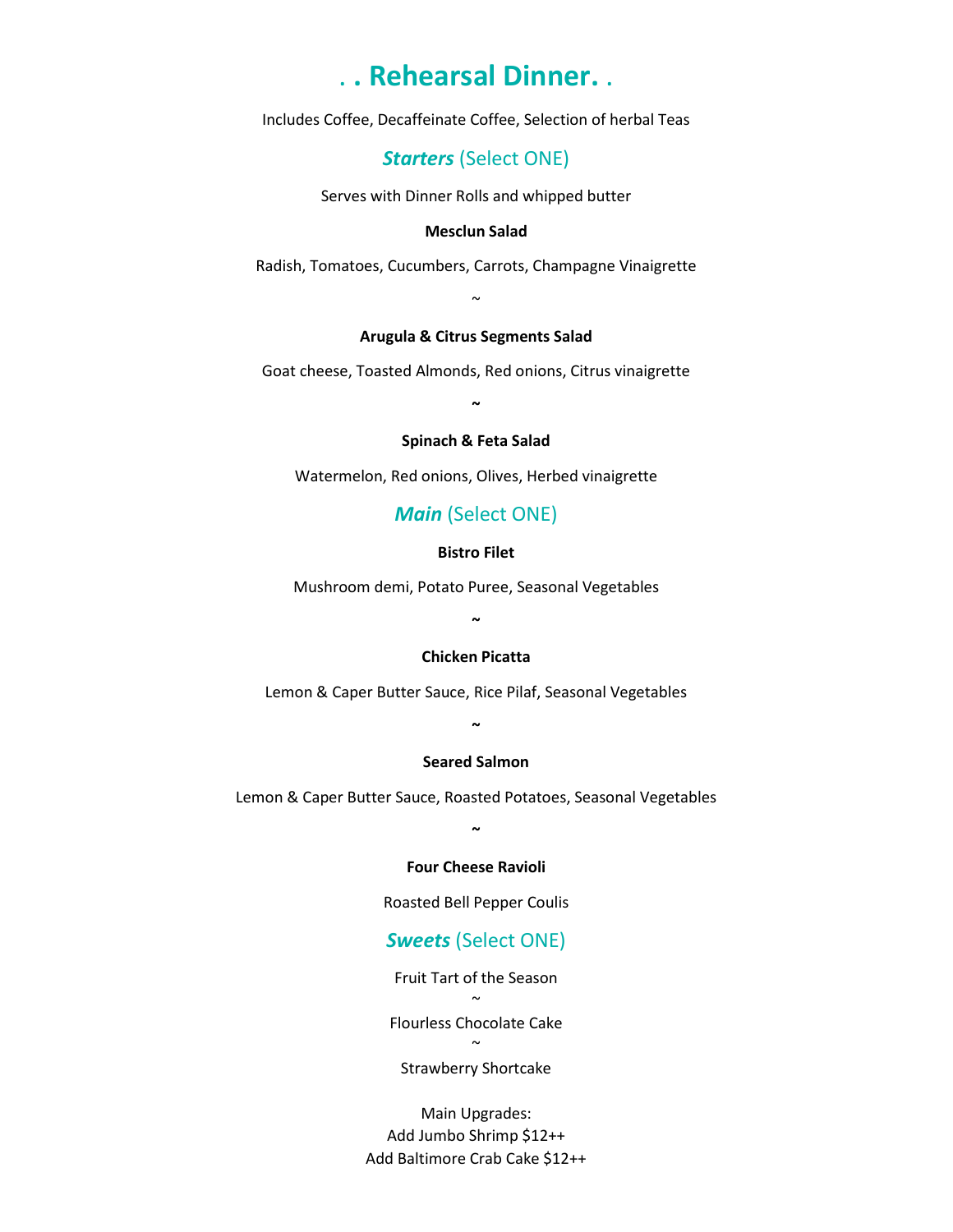# **. . CEREMONY PACKAGES . .**

Our world class Marriott hosts can accommodate every wish and family tradition for your ceremony, offering spectacular Ballrooms to make your "I Do's" as unique as you.

# **BASIC**

\$5 ++ per person. \$750 minimum (\$6.63 inclusive) Hotel Banquet Chairs Riser with White Skirting



# **ENHANCED**

\$10 ++ per person. \$1,000 minimum

(\$13.25 inclusive)

Upgraded Chiavari Chairs

or Chair Covers

Riser with White Skirting If Ceremony and Reception are being held in the same ballroom, chairs can be reused for reception at no additional cost

all prices are subject to a taxable 25% service charge and 6% Maryland state sales tax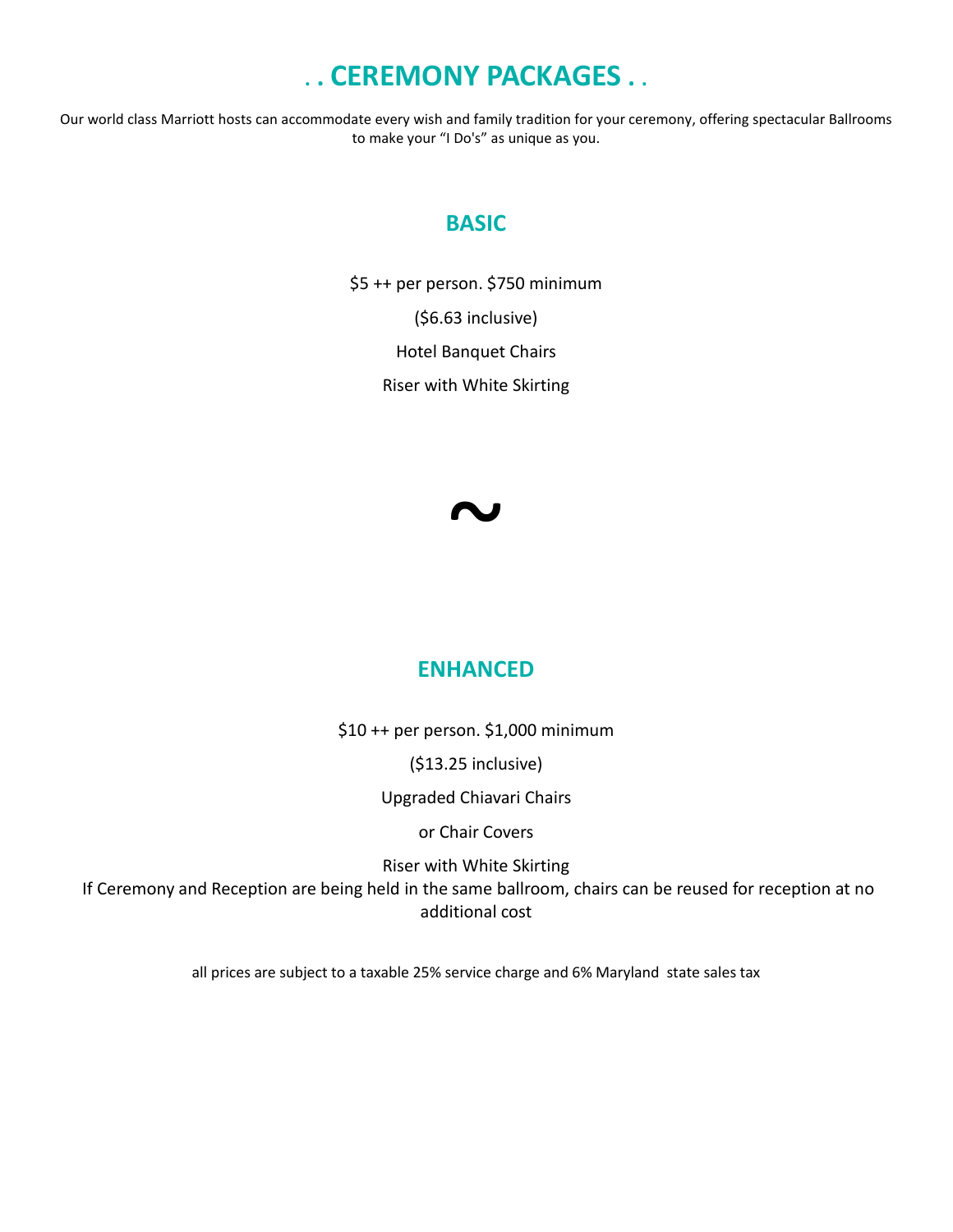# **. . PACKAGE 1 . .**

# **DÉCOR**

Selection of Hotel's Floor Length Linens & Coordinating Napkins Glass Votive Candle Holders and Octagonal Mirrors Chiavari Chairs with Matching Cushions Dance Floor Silver Chargers (Round or Square)

### **SERVICE**

Suite for the Wedding Couple for Two Nights Two (2) Complimentary Guestroom Upgrades

> Private Cocktail Reception Room for the Wedding Party

Menu Tasting for up to Four Guests

Marriott Certified Event Planner to assist you with all your on-site details

One complimentary Bartender per every 75 guests

Complimentary Butler Passers for Cocktail Hour Add attendants/servers for \$175.00 per attendant plus 6% tax

Six (6) Complimentary self-parking passes passes are valid for a 24 hour period

### **RECEPTION**

Butler Passed Champagne Four Passed Hors d'oeuvres

## **DRINKS**

Five Hour Premium Open Bar

Signature Drink Champagne Toast Premium Wine Service with Dinner

### **DINNER**

**First Course** Choice of Soup or Salad

**Main Course** Choice of One Entree

## **Dessert Course**

Wedding Cake Or Assorted Mignardise (If wedding cake is coming from an outside bakery, we will provide an additional plated dessert. Cake cutting fee of \$3.50 will be applied)

# **\$125per person**

Includes Coffee, Decaffeinate Coffee, Selection of herbal Teas

Additional entrée choice for \$9 per person

**. . . . . . . . . .**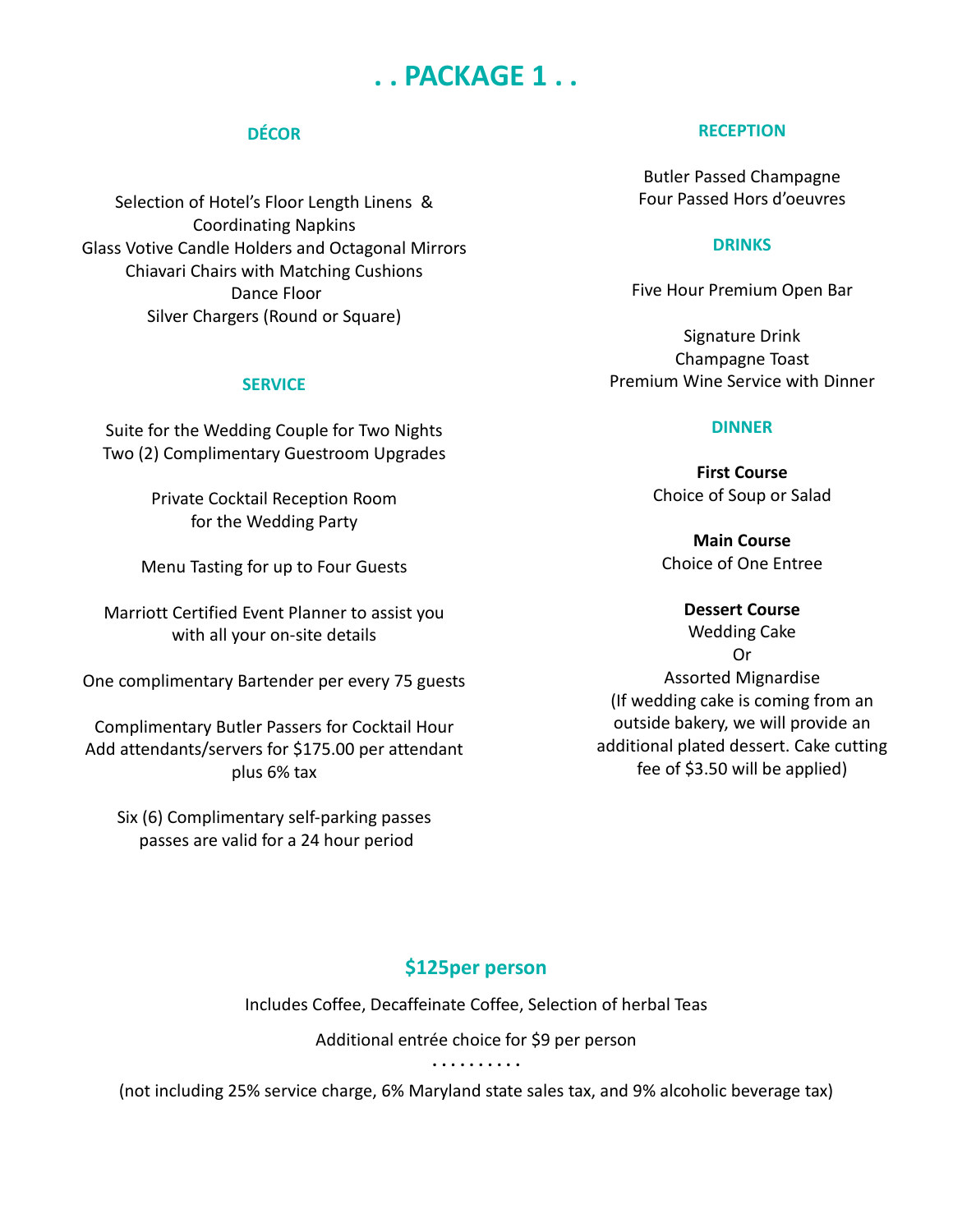# **. . PACKAGE 2 . .**

# **DÉCOR**

Selection of Hotel's Floor Length Linens & Coordinating Napkins

Glass Votive Candle Holders and Octagonal Mirrors

Chiavari Chairs with Matching Cushion

Dance Floor

Silver Chargers (Round or Square)

## **SERVICE**

Suite for the Wedding Couple for Two Nights Two (2) Complimentary Guestroom Upgrades

> Private Cocktail Reception Room for the Wedding Party

Menu Tasting for up to Four Guests

One complimentary bartender per every 75 guests

Complimentary Butler Passers for Cocktail Hour

Add attendants/servers for \$175.00 per attendant plus 6% tax

Six (6) Complimentary self-parking passes *passes are valid for a 24 hour period* Food Service for Two Hours

# **RECEPTION**

Butler Passed Champagne, Wine or Signature Drink as guests arrive

Four Passed Hors d'oeuvres

Hors d'oeuvres Displays Choice of two

# **DRINKS**

Five Hour Premium Open Bar Dinner Wine Service

> Signature Drink Champagne Toast

# **DINNER**

First Course (Choice of a soup or a salad) Main Course (Choice of two Entrée) Wedding Cake

(If wedding cake is coming from an outside bakery, we will provide an additional plated dessert. Cake cutting fee of \$3.50 will be applied)

# **\$145 per person**

Includes Coffee, Decaffeinate Coffee, Selection of herbal Teas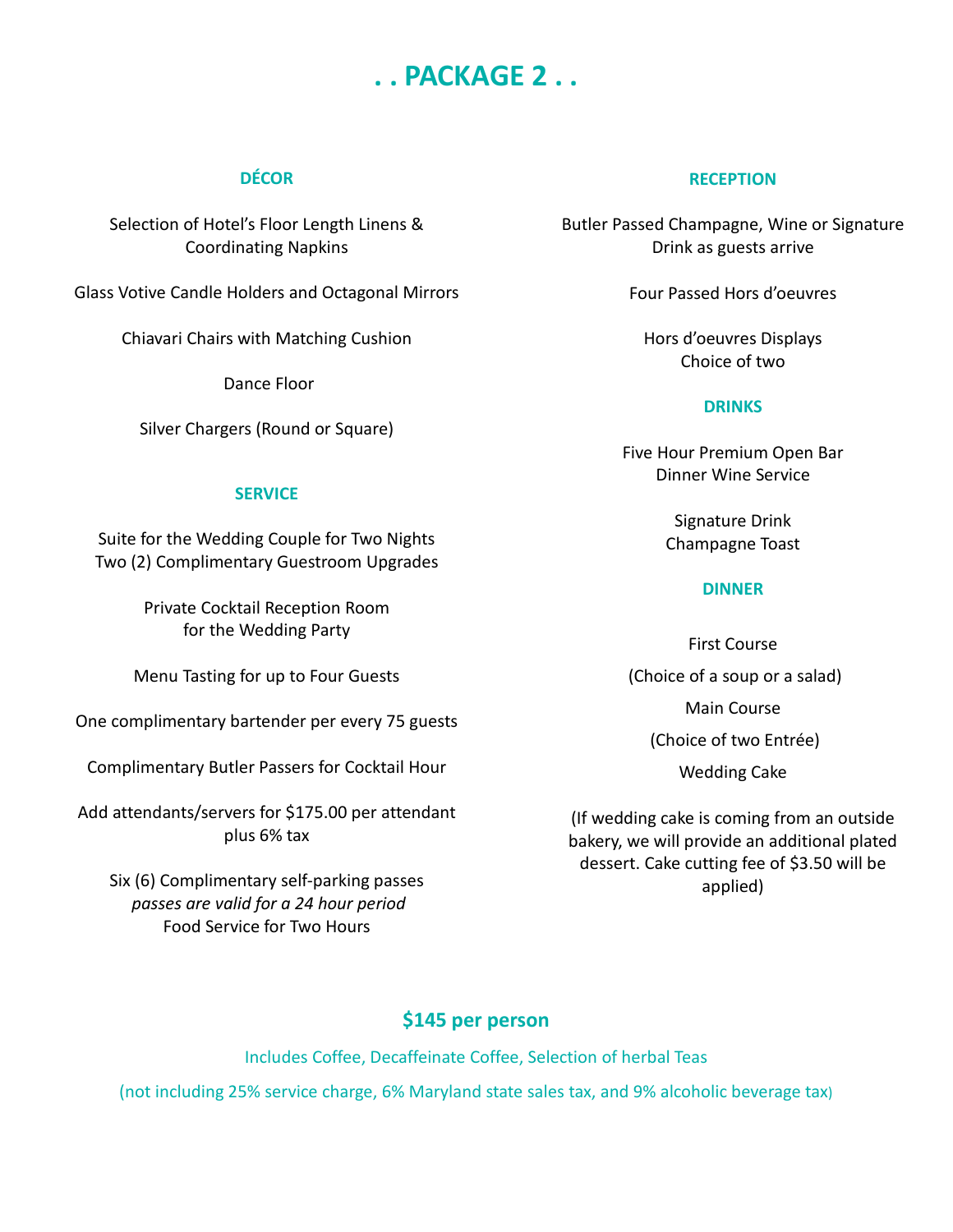# **. . PACKAGE 3. .**

# **DÉCOR**

White or Ivory Stock Menu Cards with Black Script

Upgraded Floor Length Linens & Coordinating Napkins

Glass Votive Candle Holders and Octagonal Mirrors

Chiavari Chairs with Matching Cushion

Silver Chargers (Round or Square) Dance Floor

### **SERVICE**

Suite for the Wedding Couple for Two Nights

Two (2) Complimentary Guestroom Upgrades

Private Cocktail Reception Room for the Wedding Party

Menu Tasting for up to Four Guests with the Executive Chef

Marriott Wedding Certified Event Planner to assist you with all your on-site details

One complimentary Bartender per every 75 guests

Complimentary Butler Passers for Cocktail Hour

Add attendants/servers for \$175.00 per attendant plus 6% tax

Six (6) Complimentary self-parking passes passes are valid for a 24 hour period

### **COCKTAIL RECEPTION**

Butler Passed Champagne as guests arrive Four Passed Hors d'oeuvres

### **DRINKS**

Five Hour Premium Open Bar

Signature Drink Champagne Toast

#### **DINNER**

First Station Display (Select one) Main Station Display (Select one) add a second main entrée for \$12++per guest) Starch Station Display (Select one) Vegetable Station Display (Select one) Assorted Mignardise (Choice of 3) OR Wedding Cake

# **\$155 per person**

Includes Coffee, Decaffeinate Coffee, Selection of herbal Teas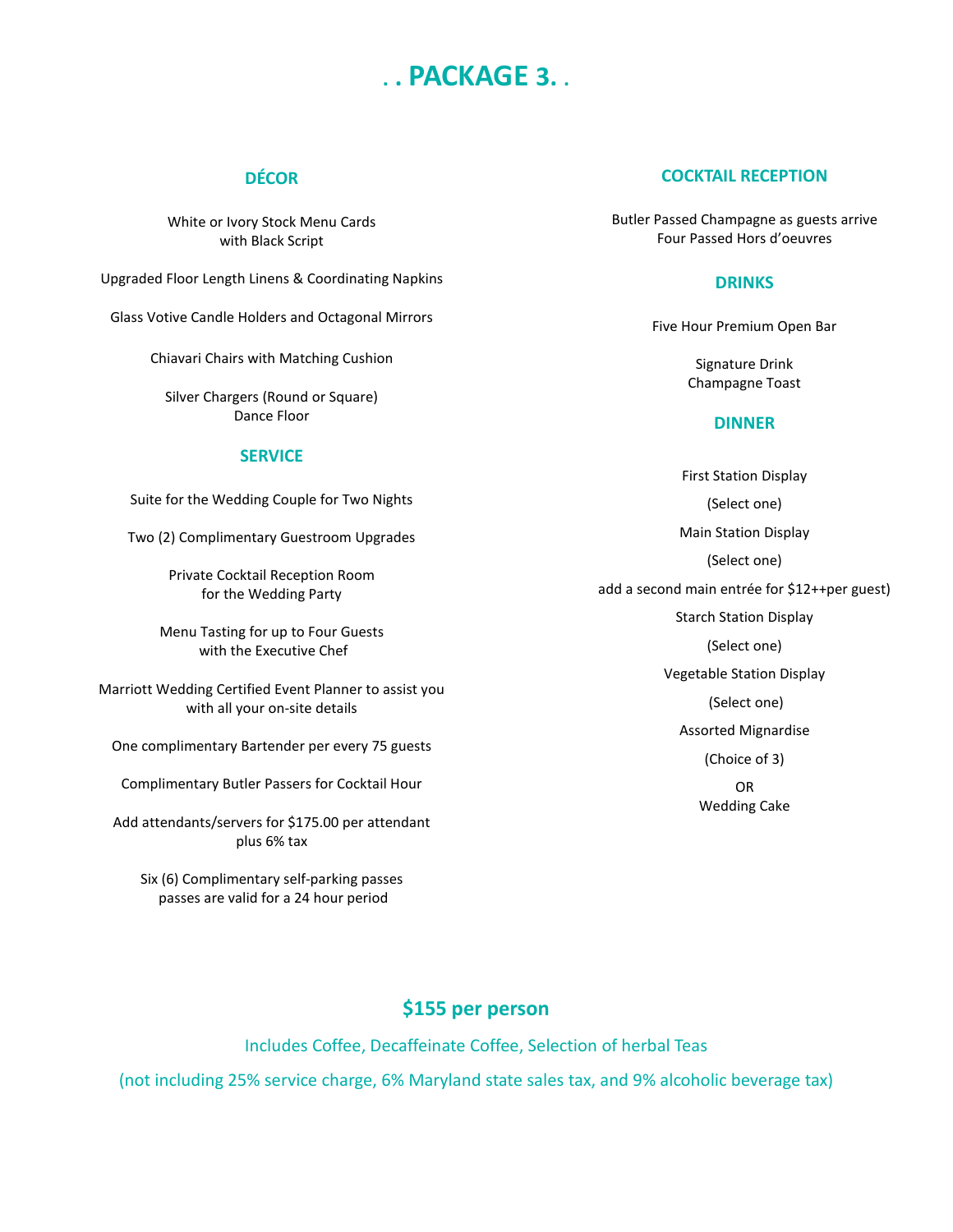# **. . PACKAGE 4. .**

# **DÉCOR**

White or Ivory Stock Menu Cards with Black Script

Upgraded Floor Length Linens & Coordinating Napkins

Glass Votive Candle Holders and Octagonal Mirrors

Chiavari Chairs with Matching Cushion Silver Chargers (Round or Square) Dance Floor

#### **SERVICE**

Suite for the Wedding Couple for Two Nights

Two (2) Complimentary Guestroom Upgrades

Private Cocktail Reception Room for the Wedding Party

Menu Tasting for up to Four Guests with the Executive Chef

Marriott Wedding Certified Event Planner to assist you with all your on-site details

One complimentary Bartender per every 75 guests

Complimentary Butler Passers for Cocktail Hour

Add attendants/servers for \$175.00 per attendant plus 6% tax

> Six (6) Complimentary self-parking passes *passes are valid for a 24 hour period*

### **COCKTAIL RECEPTION**

Butler Passed Champagne as guests arrive Five Passed Hors d'oeuvres Two Display Stations

### **DRINKS**

Five Hour Premium Open Bar

Signature Drink Champagne Toast

#### **DINNER**

Amuse Bouche (choice of one) First Course (Choice of a soup or a salad) Main Course (Choice of two) Assorted Mignardise (Choice of 3) OR Custom Wedding Cake

# **\$155 per person**

Includes Coffee, Decaffeinate Coffee, Selection of herbal Teas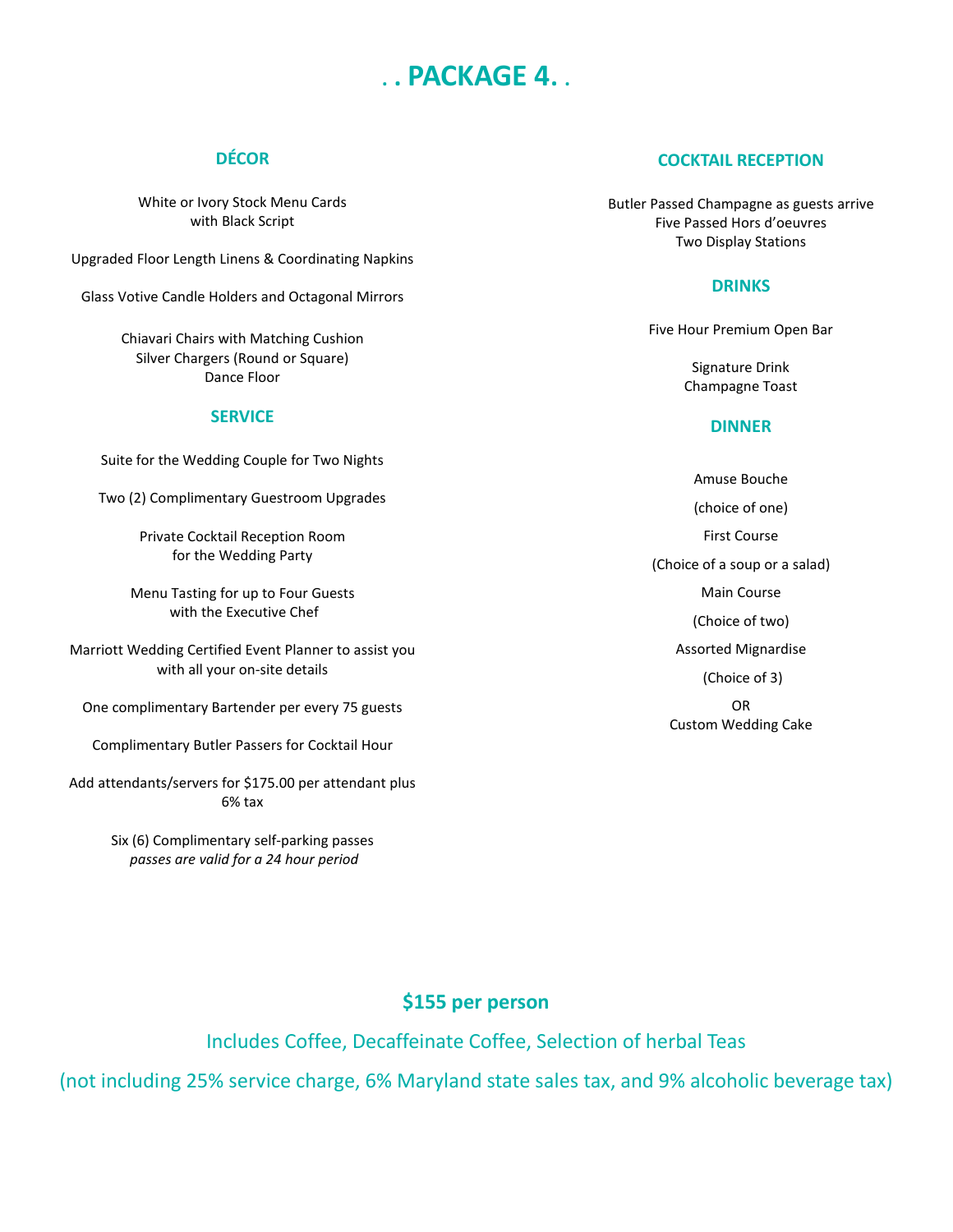# **. . HORS D'OEUVRES OPTIONS. .**

## **Chilled Hors D'Oeuvres**

Seasonal Soup Shooter Tomato bruschetta with goat cheese and balsamic Ricotta crostini with truffle honey and crushed hazelnuts Watermelon skewers with grapes, feta and pistachios Pesto orzo salad with toasted almonds and artichokes Roasted beet tartar with puffed rice Deviled eggs with blue crab and chives Mini BLT on toasted brioche with garlic aioli Smoked salmon blini and capers Spicy tuna tartar cone with sesame scallions Beef tartar with black truffle on a potato crisp Chilled Shrimp with basil cocktail sauce Scallop ceviche with lavender, lime and lychee Curried chicken salad with endive, raisins and tarragon Chilled oyster on the half shelf with mignonette (Supplementary fee \$4)

## **Warm Hors D'Oeuvres**

Seasonal Risotto Baked asparagus puffs with black truffle hollandaise Vegetable pakora with mint yogurt sauce Papas bravas with chorizo and smoked paprika Warm grilled vegetable tart with sauce choron Tempura Shitake mushrooms with bonito ponzu Spinach gruyere gougeres with tomato butter Edamame dumpling with chili aioli Franks en croute with red pepper ketchup Warm crab toast with lemon caper butter Duck confit with scallion pancake and hoisin Kung pao bacon with roasted peanuts Vegetable spring rolls with sweet and spicy sauce Lil big burgers with special sauce & cheddar cheese Meatball sliders with fontina fondue Mini Baltimore crab cakes with sauce dijonnaise Bacon wrapped dates with blue cheese Chicken Satay (Chef's creation) Parmesan flatbread with arugula, truffle and prosciutto Oyster Rockefeller (Supplementary fee \$4)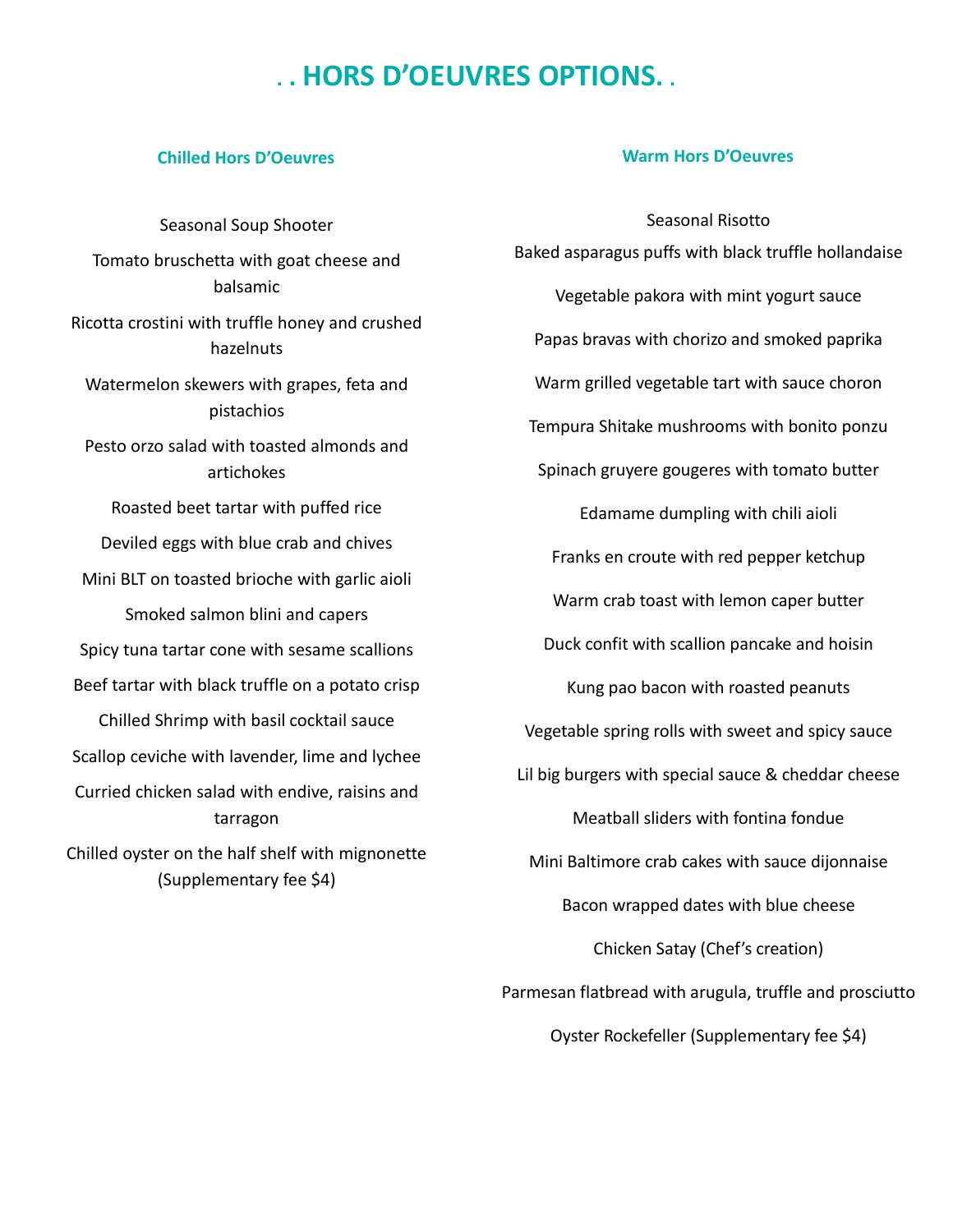# **. . COCKTAIL HOUR DISPLAY OPTIONS. .**

\*Please note in accordance with current CDC regulations, all display stations will no longer be self-serve. For Precautionary measures, all menu items will only be served by staff. Station Attendant Fee \$175 per Attendant\*

# **\*Chef's Selection of cheese board**

Assorted International & Domestic Cheese Station with traditional toppings.

## **\*\*Steakhouse Station**

Garlic Rubbed Prime Rib Eye of Beef Choice of two sides: Creamed Spinach, Caramelized Onions, Potato Puree, Sautéed Mushrooms, Sauce Bordelaise and Sauce Béarnaise

## **\*\*Fish Market**

Smoked Salmon with Cucumber, Dill, Red Onion, & Pumpernickel Clams with Lemon, White Wine & Herbs Mussels with Coconut, Curry & Lime Shrimp fried diablo with broccoli rabe

### **\*Pasta Station**

**Choice of two…** Penne Pasta with Sundried Tomatoes, Prosciutto, Peas, Light Asiago Cheese Bowtie Pasta with Shrimp, Asparagus & Saffron Orecchiette & amatriciana Rigatoni Pasta with Sausage, Broccoli Rabe, Oven Roasted Tomatoes, and Basil Penne with Seasonal Vegetables, Basil & Lemon Beurre Blanc Penne Vodka, Pancetta, Caramelized Onions Green Peas

### **\*American Classics**

Spicy Barbecue Chicken Wings Chapel's Cheddar Macaroni & Cheese Black Angus Slider Bar with All the Fixing French Fries and Onion Rings

# **\*\*South of the Border**

Quesadilla's choice of one… Chicken, Shrimp, or Vegetables Pork Carnitas Tacos with Onion, Cilantro & Lime Chips with Salsa and Guacamole Watermelon Salad with Lime Dressing

# **\*A Taste of Italy**

Eggplant Rollatini with Ricotta Cheese & Tomato Sauce Rigatoni Pasta with Sausage, Broccoli Rabe, Oven Roasted Tomatoes, and Basil Grilled Portobello Mushrooms with Rosemary Oil Vine Ripened Tomatoes with Buffalo Mozzarella, Extra Virgin Olive Oil, and Basil

## **\*The Mediterranean**

Display of Hummus, Marinated Olive, & Artichokes with Flatbreads for dipping Greek Romaine Salad Crispy Potatoes with lemon pepperoncini peppers Grilled Chicken Kebobs with cucumber yogurt

## **\*\*The Carvery Table**

All Freshly Roasted and Hand Carved by our Chef-Choice of one meat… Whole Grain Mustard Glazed Country Ham with Apple & Currant Chutney Herb Roasted Turkey with Cranberry-Orange Relish & Sage Gravy Marinated Loin of Pork with Apricots, Thyme & Apples Prime Rib with Caramelized Onions, Rubbed with Crushed Garlic To be served with Rolls \*\$15 per guest, per hour for additional meat choice\*

### **\*\*Meatball Bar**

Beef & Turkey Meatballs Marinara Sauce, Alfredo Sauce, Roasted Peppers, Garlic Bread

## **\*Risotto Bar**

Choice of one… Tomato with Fresh Herbs, Bacon, Asparagus, Parmesan cheese, Fresh Mozzarella, Pearls Onions & Fresh Tomatoes (cut)  $\hat{\phantom{a}}$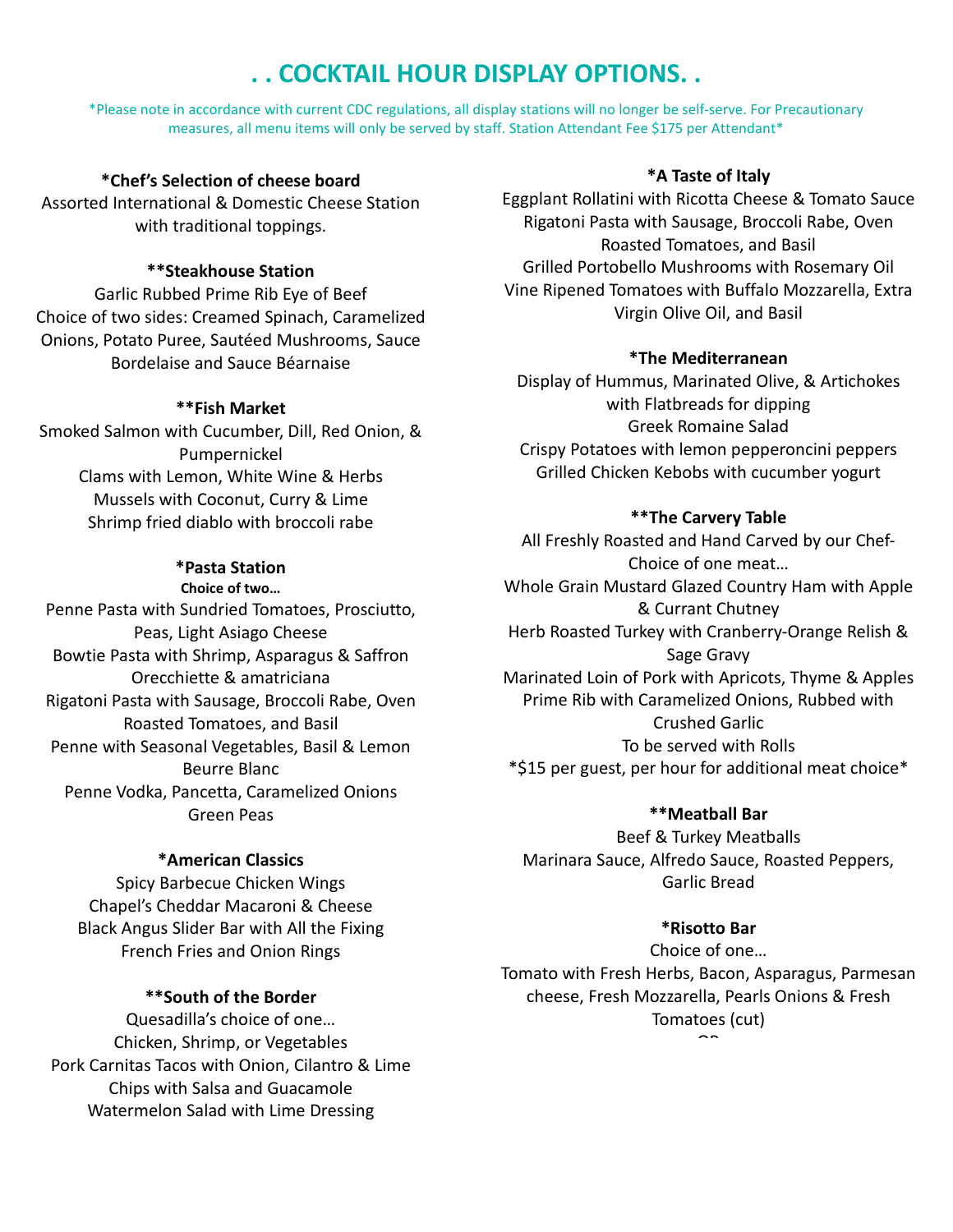# . **.** AMUSE BOUCHE OPTIONS. .

# (Package #4 –Choose One)

Seared Tuna "Salad" with radish, tomato, aioli, fresh herbs

Shrimp Ceviche with mango, smoked tortilla, fresh hearts of palm

Roasted Beets with feta cheese, pumpkin seeds, fresh orange chutney

Heirloom Tomato with fresh mozzarella, virgin olive oil, petite basil

Sweet Pea Arancini with truffle emulsion, peas tendril, lemon

Cavatelli Pasta with sage, butternut squash, pecorino

Smoked Salmon with potato rosti, crème fraiche, chives

Watermelon with feta cheese, red chili, fresh mint

Chilled Asparagus with black truffle aioli, melted leek confit, chives \$7 extra per person to add to package #1 and #2 experience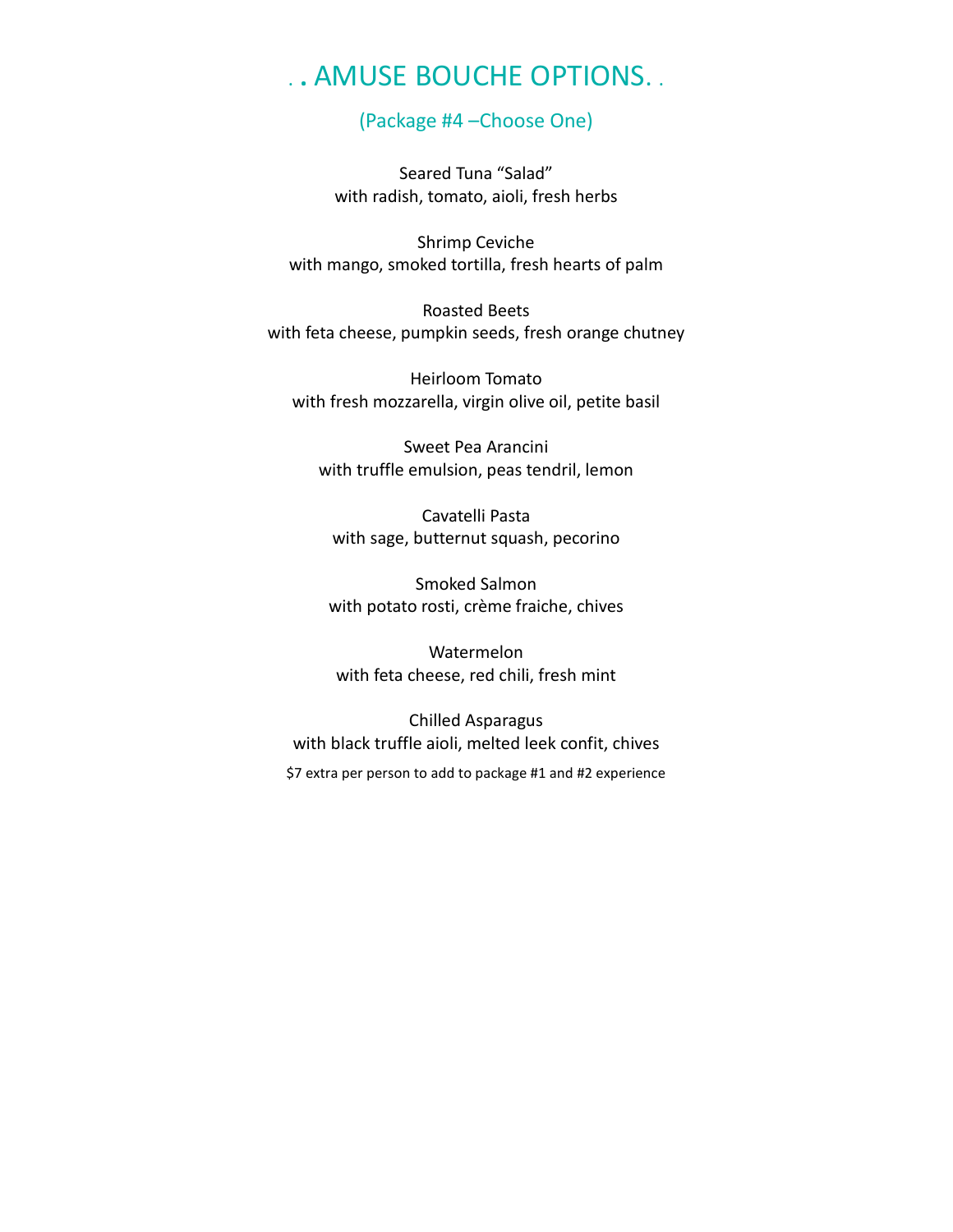# . **. 1ST COURSE OPTIONS**. .

### **SALADS**

Caesar Salad Garlic croutons, shaved parmesan cheese

Green Market Salad Local seasonal vegetables, fennel vinaigrette and fresh chives

Roasted Beets Arugula charred orange vinaigrette and goat cheese, candied hazelnut

Cucumber Salad Romaine lettuce, shaved red onion, feta cheese, tomatoes and oregano dressing

Vine Ripened Tomato Salad Arugula, mozzarella, basil, and black olive balsamic

Wedge Little Gem Salad Crispy bacon, pickled shallots, tarragon, and a buttermilk dressing

Chopped Salad Super Greens Quinoa, sultanas, parmesan, roasted lemon and crunchy radish

Beef Tomato Salad Red onion, blue cheese, bacon and spicy oregano dressing

#### **SOUPS**

Seasonal Soup (Chef's choice)

Signature Crab Chowder fine herbs

Crab Bisque Brioche crouton, fine herbs

Fresh Corn Soup Roasted corn, truffle essence

Chilled Tomato Gazpacho Crispy tortilla, cucumber-cilantro relish

> Wild Mushroom Soup Chestnuts, truffle emulsion

Butternut Squash Soup Brussel leaves, rosemary, gingersnap crumble

Roasted Carrot Soup Ginger crème fraiche, snipped chives

Creamy Roasted Chicken Soup Puffed wild rice, sage crouton \*\$8 extra per person to add a salad and soup\*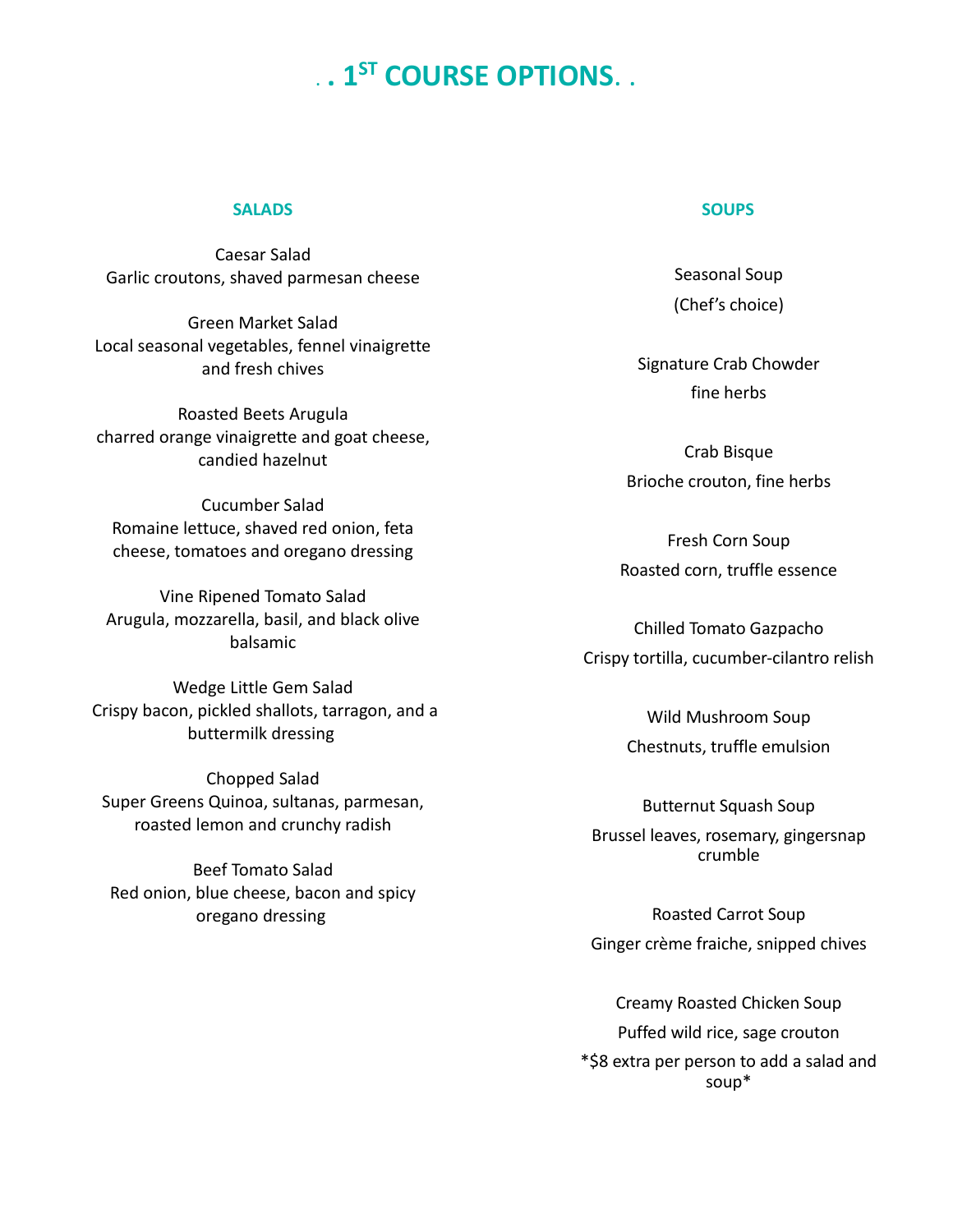

(Add a Second Course for \$9++ per guest)

Pasta Selections Russet Potato Gnocchi Maitake mushrooms, white truffle, parmesan and peas

> Seasonal Risotto Chef's preparation

Ricotta Cavatelli Fresh tomato sauce, basil oil, pecorino cheese (Add jumbo lump crab \$7 per person)

Orecchiette Pasta Broccoli rabe, Calabrian chili, pancetta

Butternut Squash Ravioli Sage beurre fondue, pecorino cheese and pumpkin seeds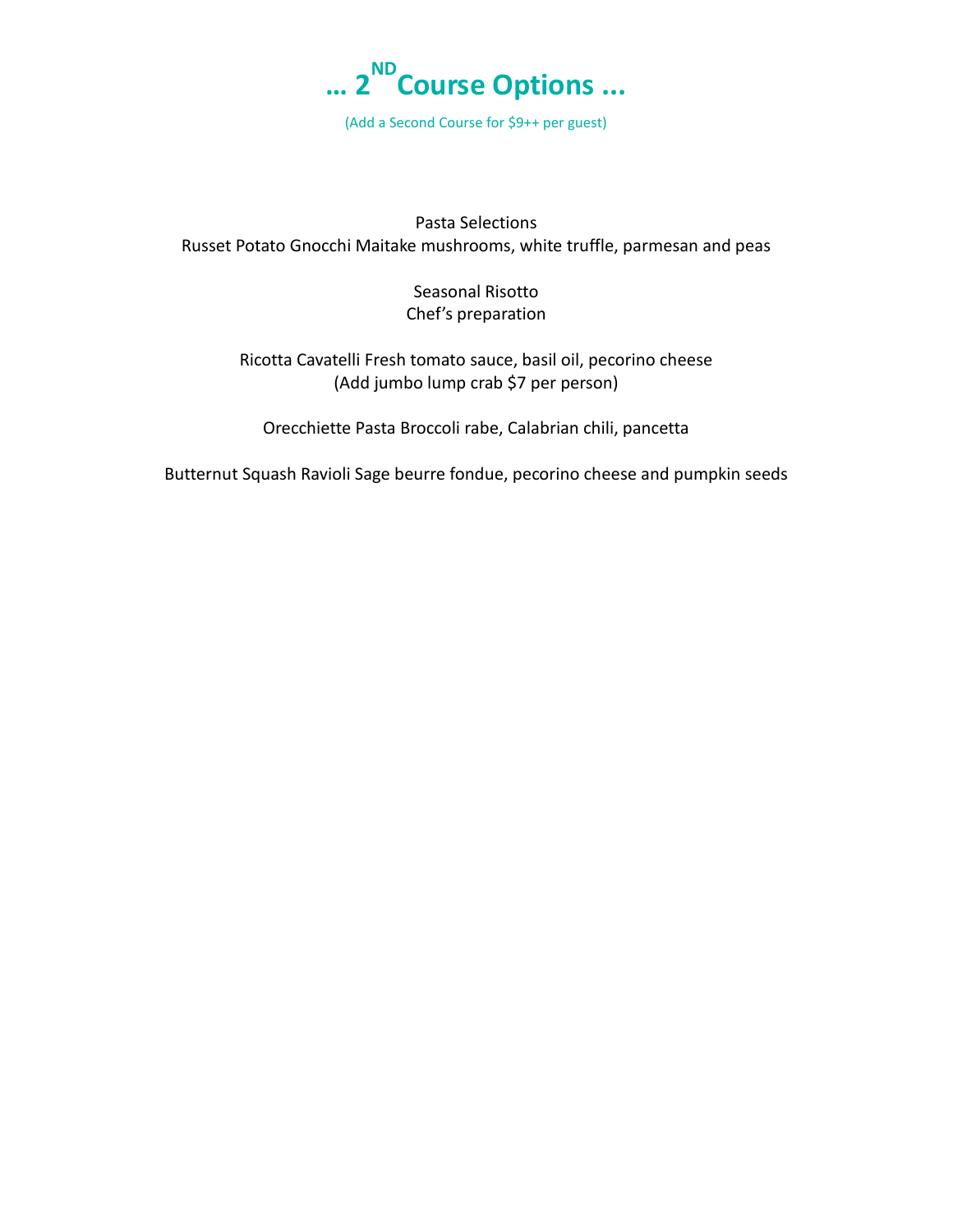# **. . ENTRÉE OPTIONS. .**

\*Served with chef's choice of a starch and a vegetable

\*Bistro Filet red wine demi-glace

\*Black Angus Filet Madeira jus

\*Chateaubriand sauce bordelaise

\*Free Range Chicken roasted corn and scallion relish

> \*Mary's Chicken chicken jus

\*Berkshire Pork Chop pineapple chutney

\*Roasted Rack of Lamb (\$10 per person) toasted almonds

\*Lamb Osso Bucco (\$10 per person) Tomato saffron risotto, citrus gremolata, roasted shallots

> \*Slow Roasted Salmon Meyer lemon butter

\*Chilean Sea Bass (\$10 per person) miso glaze

\*Filet Mignon (\$10 per person) sauce bordelaise

\*Crab Cake (\$10 per person) roasted corn and scallion relish

\*Sesame Ahi Tuna soy aioli

\*Peppered Swordfish l hi i

Entrées Accompanied with Bread Service. Assortment of Artisan Rolls Includes Farmhouse and Lavosh Breads and Sourdough Rolls.

\*Add a third entrée option for \$15 per person\*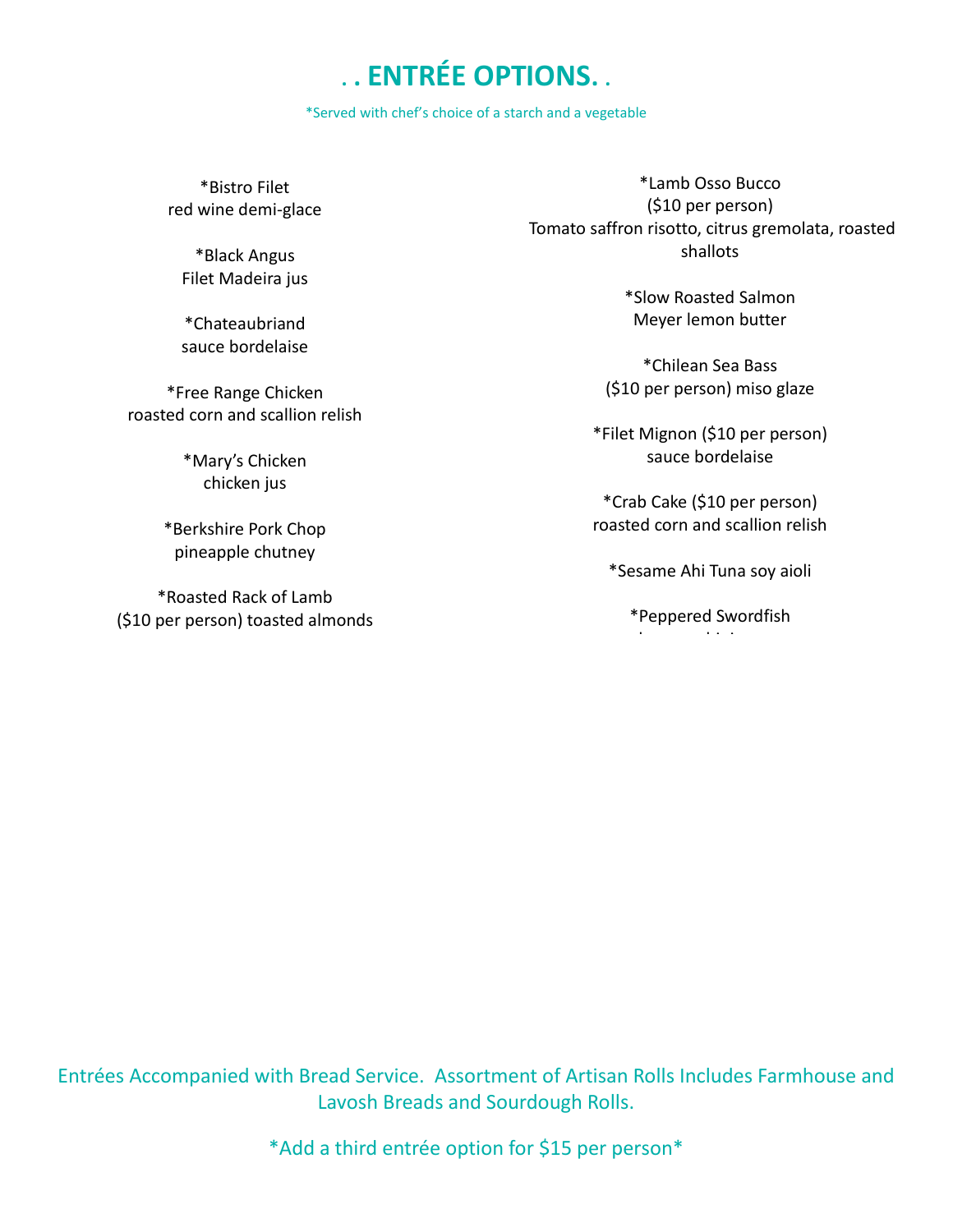# **. . DESSERT OPTIONS. .**

# **AVAILABLE IN ADDITION TO WEDDING CAKE (\$6++ per person)**

Black Bottom Cupcake Strawberry Shortcake Parfait Vanilla Crème Brûlée Cherry Almond Tarts Rice Pudding Coconut Panna Cotta

# **ASSORTED MIGNARDISE**

(SELECT 3)

Two-tiered trays filled with miniature sweet & savory seasonal delights. French Macarons (GF) Chocolate Dipped Strawberries (GF) Seasonal tart Homemade Marshmallows (GF) Brownies Meringue Kisses (GF) Dessert Shooters (GF, if needed) Butter Cookies **Truffles** Cake pops

### **VIP Coffee Service**

Regular & Decaffeinated Coffee Tea Selection of Herbal Infused, Green & Back Teas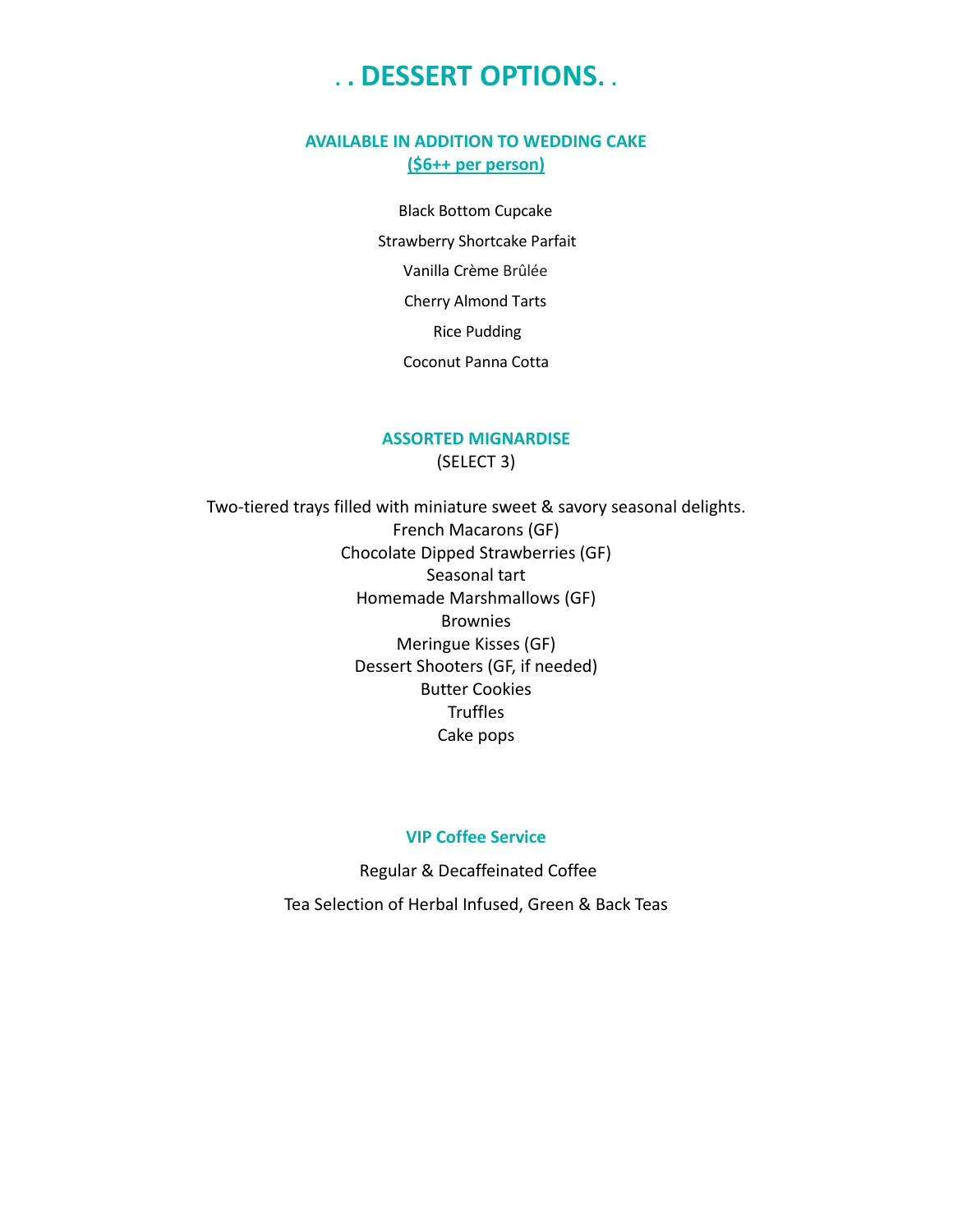# **. . DISPLAY OPTIONS..**

# PACKAGE #3.

### **Main Entrée**

**Slow Roasted Turkey** Sage au jus

**Slow Roasted Salmon** Meyer Lemon sauce

**Berkshire Pork Loin** Pineapple chutney

**Peppered Swordfish** Lemon Tahini sauce

**Free Range Chicken** Roasted corn and scallion relish

**Top Round** Red wine demi

**\*\*Seafood Paella** Blue crab, bay shrimp, clams, mussels, saffron jus

**\*\*Seafood Risotto** Blue crab, bay shrimp, clams, mussels, mascarpone

\*\*Combine a starch and a vegetable with main entrée

## **Vegetables**

**Roasted Asparagus** lemon oil

> **Broccolini** basil oil

**Root vegetables** fresh herbs

**Roasted carrots** lemon oil

**Green Beans** Almonds

# **Chef's Seasonal vegetable**

basil oil

## **Starch**

Rice pilaf Mashed potatoes Roasted potatoes Wild rice

# **VIP Coffee Service**

Regular & Decaffeinated Coffee Tea Selection of Herbal Infused, Green & Back Teas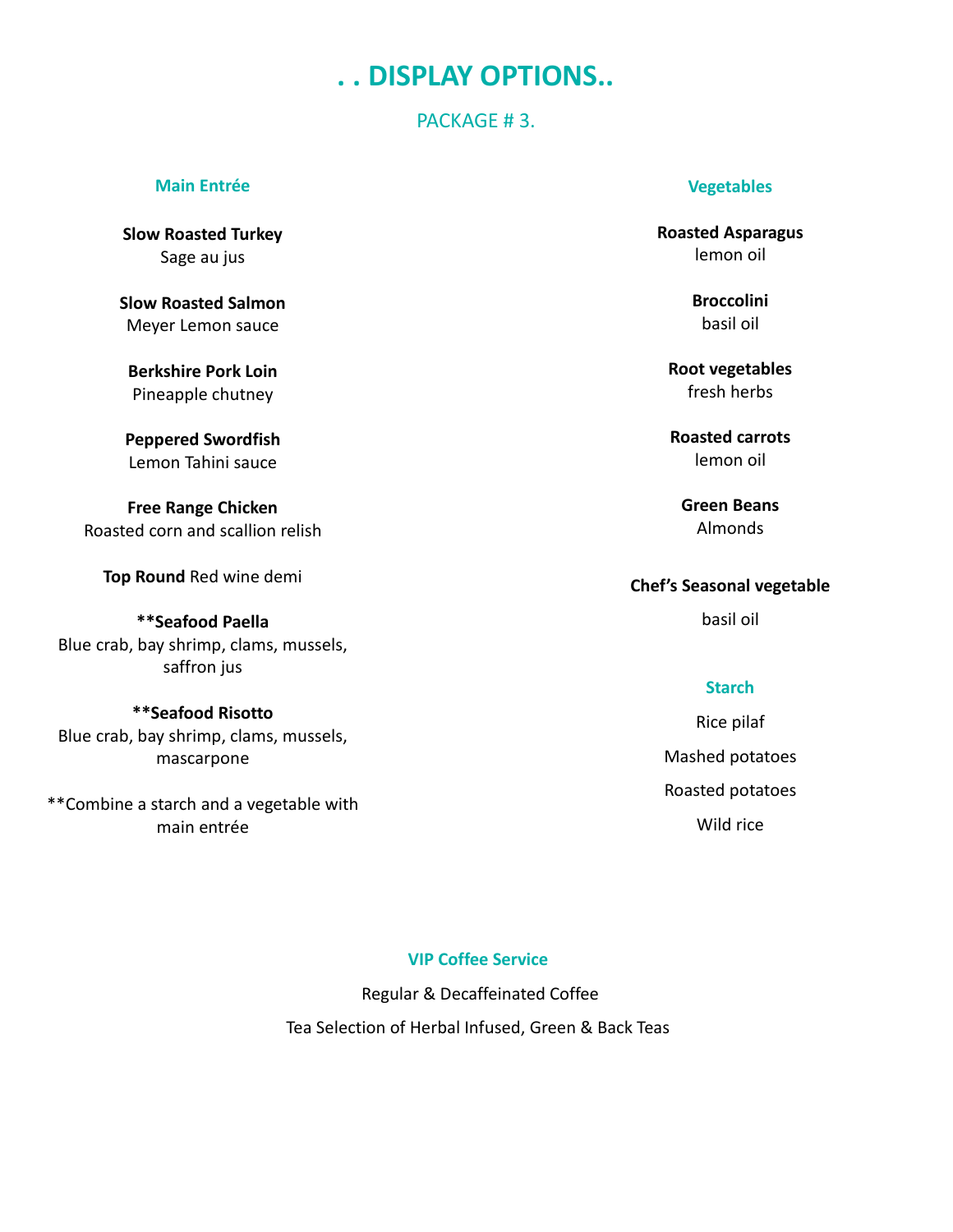# **. . WEDDING CAKE . .**

*The Baltimore Marriott Waterfront Hotel is proud to have an on-site team of pastry chefs, to help you create a simple, elegant Wedding Cake .* 

| <b>CAKE FLAVOR</b> | <b>ICING</b>            | <b>FILLING</b><br>.             |
|--------------------|-------------------------|---------------------------------|
|                    |                         | White Chocolate Mousse          |
| Yellow             | Chocolate Buttercream   | Dark Chocolate Mousse           |
| Chocolate          | Vanilla Buttercream     | Lemon Curd Buttercream          |
| Marble             | White Chocolate Fondant | <b>Grand Marnier Strawberry</b> |
| <b>Red Velvet</b>  | White Fondant           | Hazelnut Buttercream            |
| Carrot             | Dark Chocolate Fondant  | <b>Peanut Butter Mousse</b>     |
| Hazelnut           | <b>Ivory Fondant</b>    | Cream Cheese Icing              |
| Lemon              |                         | <b>Salted Caramel</b>           |
| Orange             |                         | Ganache                         |
|                    |                         | Raspberry Jam                   |
|                    |                         | Strawberry Jam                  |

Please note that pricing is based on a simple, elegant designed wedding cake. More complex and time consuming designs may warrant an additional fee, as quoted by the pastry chef.

Three or more flavors will be an additional cost of \$2 per guest. Fondant icing will be an additional \$2 per person. Fake layers may warrant an additional fee.

all prices are subject to a taxable 25% service charge and 6% Maryland state sales tax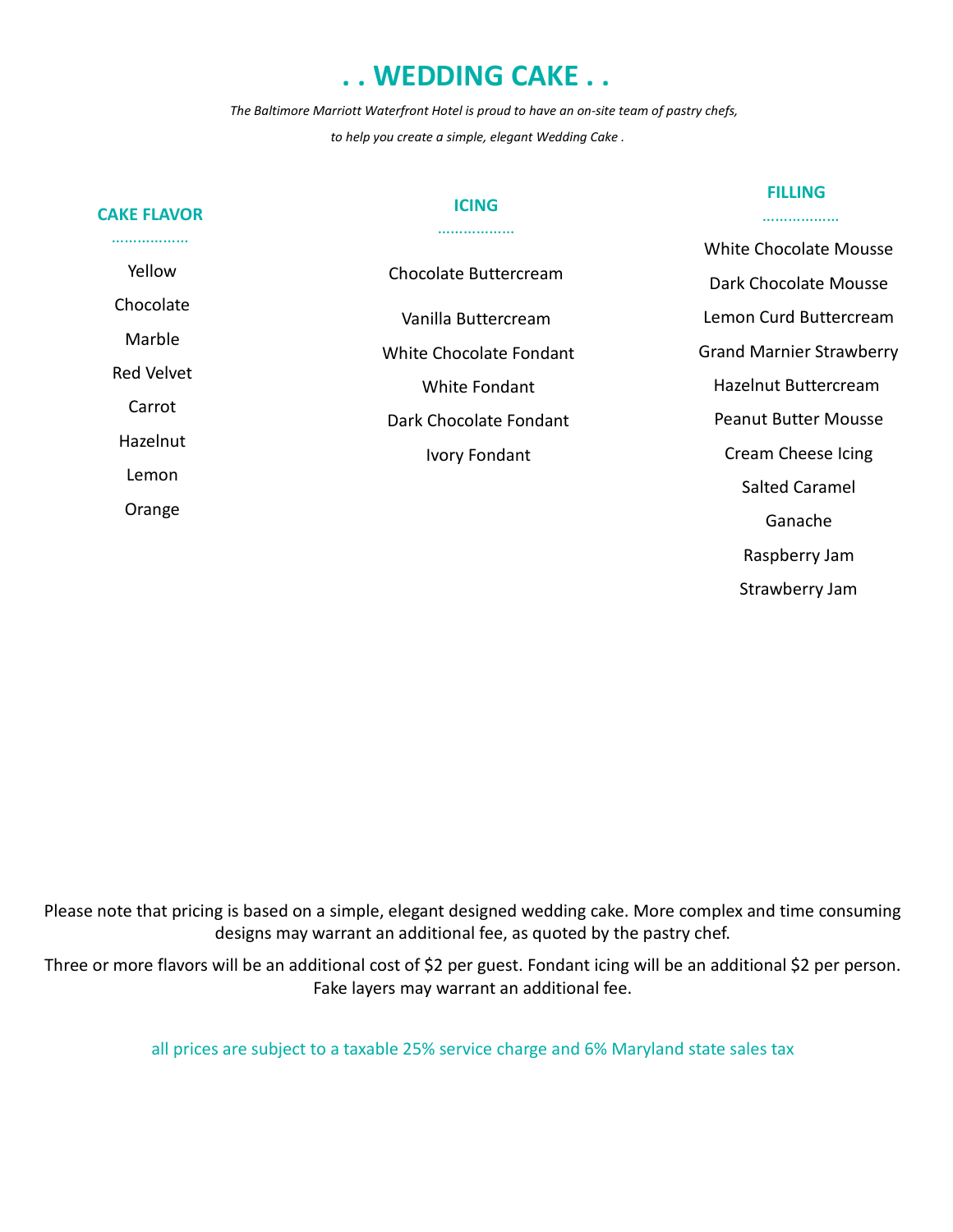# **. . BEVERAGES . .**

#### **PREMIUM BAR**

**Included in Waterfront & Reception Packages**

.............................

Smirnoff Vodka, Cruzan Aged Light Rum, Captain Morgan Spiced Rum, Beefeater Gin, Dewars White Label Scotch, Jim Beam White Label Bourbon, Canadian Club Whiskey, Jose Cuervo Tradictional Gold

White Wine Magnolia Grove by Chateau St. Jean, *Chardonnay*; Magnolia Grove by Chateau St. Jean, *Pinot Grigio*

### Red Wine

Magnolia Grove by Chateau St. Jean, *Cabernet Sauvignon*; Magnolia Grove by Chateau St. Jean, *Merlot*

#### Specialty

Magnolia Grove by Chateau St. Jean, *Rosé* Budweiser, Bud Light, Miller Lite, Samuel Adams, Heavy Seas Loose Cannon, Corona Extra, Heineken, Truly Hard Seltzer

### **LUXURY BAR**

**Included in Signature Package \$25 ++ per person to upgrade**

............................. Grey Goose Vodka, Tito's Vodika, Bacardi Superior Rum, Bombay Sapphire Gin, Johnnie Walker Black Label Scotch, Jack Daniel's Whiskey, Crown Royal Canadian Whiskey, Patron Silver Tequila, Hennessy VSOP

Choose 4 Varietals of Wine:

White Wine Magnolia Grove by Chateau St. Jean, *Chardonnay*; Magnolia Grove by Chateau St. Jean, *Pinot Grigio*

Red Wine Magnolia Grove by Chateau St. Jean, *Cabernet Sauvignon*; Magnolia Grove by Chateau St. Jean, *Merlot*

### Specialty

Magnolia Grove by Chateau St. Jean, *Rosé* Budweiser, Bud Light, Miller Lite, Samuel Adams, Heavy Seas Loose Cannon, Corona Extra, Heineken, Truly Hard Seltzer

### **WATERFRONT BAR**

### **\$15 ++ per person to upgrade** .............................

Absolute Vodka, Bacardi Superior Rum, Captain Morgan Original Spiced Rum, Tangueray Gin, Johnnie Walker Red Label Scotch, Makers Mark Bourbon, Don Julio Blanc Tequila , Courvoisier vs

### White Wine

Magnolia Grove by Chateau St. Jean, *Chardonnay*; Magnolia Grove by Chateau St. Jean, *Pinot Grigio*

#### Red Wine

Magnolia Grove by Chateau St. Jean, *Cabernet Sauvignon*; Magnolia Grove by Chateau St. Jean, *Merlot*

### Specialty

Magnolia Grove by Chateau St. Jean, *Rosé* Budweiser, Bud Light, Miller Lite, Samuel Adams, Heavy Seas Loose Cannon, Corona Extra, Heineken, Truly Hard Seltzer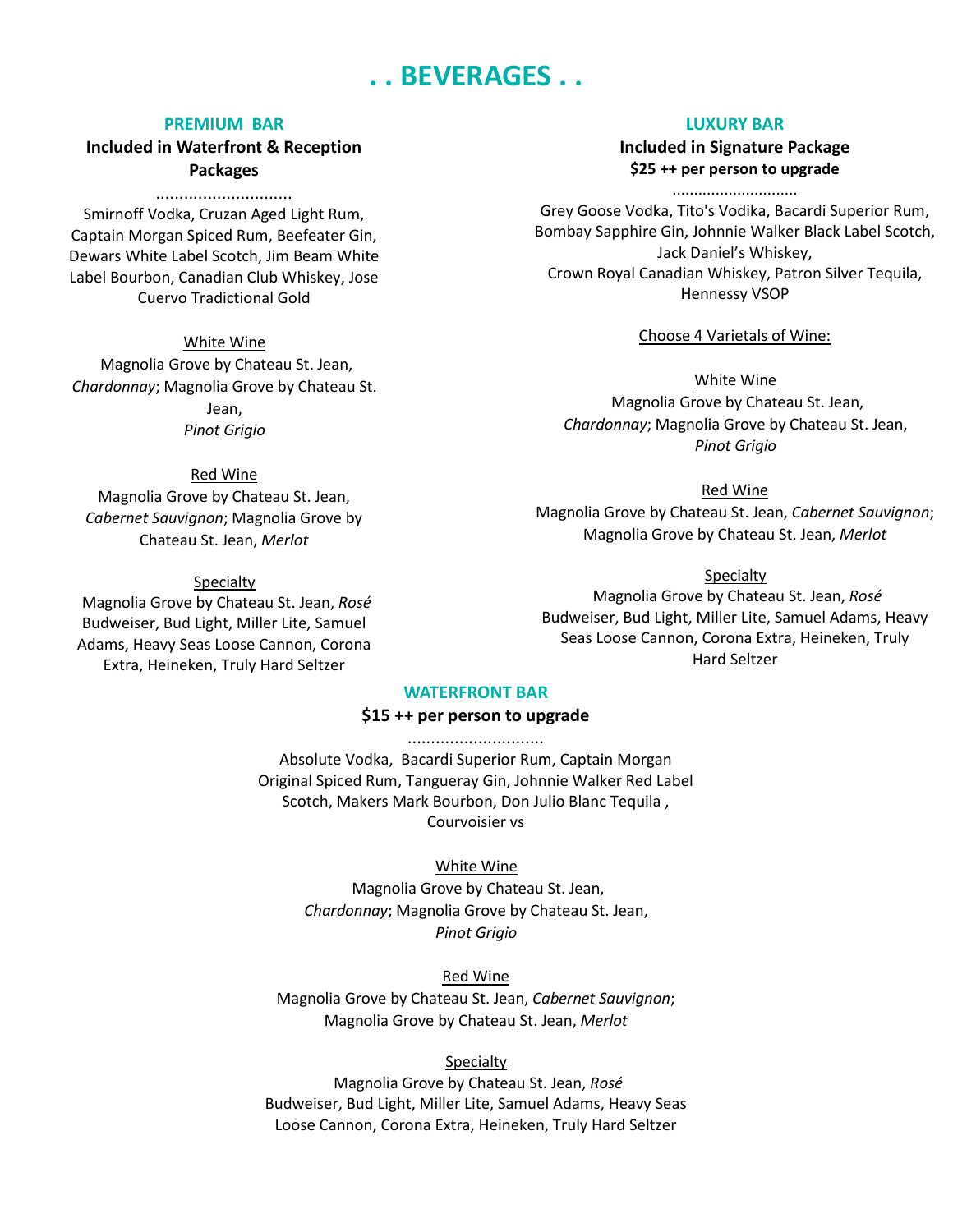# **. . ENHANCEMENTS . .**

# **DÉCOR**

Square or Long Tables Starting at \$22 each

Upgraded Floor Length Linens Starting at \$36 each

Overlay Linens Starting at \$46 per table

Upgraded Napkins Starting at \$1.50 each

Upgraded Chargers Starting at \$4.50 each for Acrylic \$8 for Glass

Colored Water Goblets Starting at \$3 each

Upgraded China See your Event Manager for specific pricing

> Chair Covers Starting at \$5 each

Chiavari Chair Cover Starting at \$5 each

Chair Cover Sash Starting at \$3.50 each

White or Ivory Stock Menu Cards with Black Script Starting at \$1 each

## **FOOD & BEVERAGE**

A La Carte Dinner \$21 per person

- Individual Shrimp Cocktail Shooters
- \$9 per person two pieces per Person

Duo Entrée \$15 per person

Chocolate Covered Strawberries \$55 per table for ten

> Add One Extra Hors d'oeuvres \$8 per person

> > Late Night Reception See Menu

> > > Viennese Table \$19 per person

Extra Hour on Five Hour Open Bar Premium Bar: \$6++ per person Luxury Bar: \$9++ per person Top Shelf: \$12++ per person

Specialty Bar \$10 per person

Upgraded Bread Service with Two Olive Oils & Mediterranean Salt\$3 per person

> Upgrade to Luxury Bar \$15 per person

Upgrade to Top Shelf Bar \$25 per person

Cake cutting fee \$3.50 *Does not apply on cake included package*

## **AUDIO VISUAL**

Our in- house technical AV provider is PSAV.

Please contact PSAV

Sales Manager, Matt Wood 443.477.8393, for your audio visual needs.

#### **VENDOR/CHILDRENS MEALS**

\$75 per vendor. Vendors will enjoy an entrée of chef's choice.

#### **Children's Menu**

(Ages 2-12) ½ Price

First Course Fresh Fruit

Entrée Course Choice of… Chicken Fingers with French Fries Or Pasta with Marinara or Butter

Dessert Chocolate or Vanilla Ice Cream.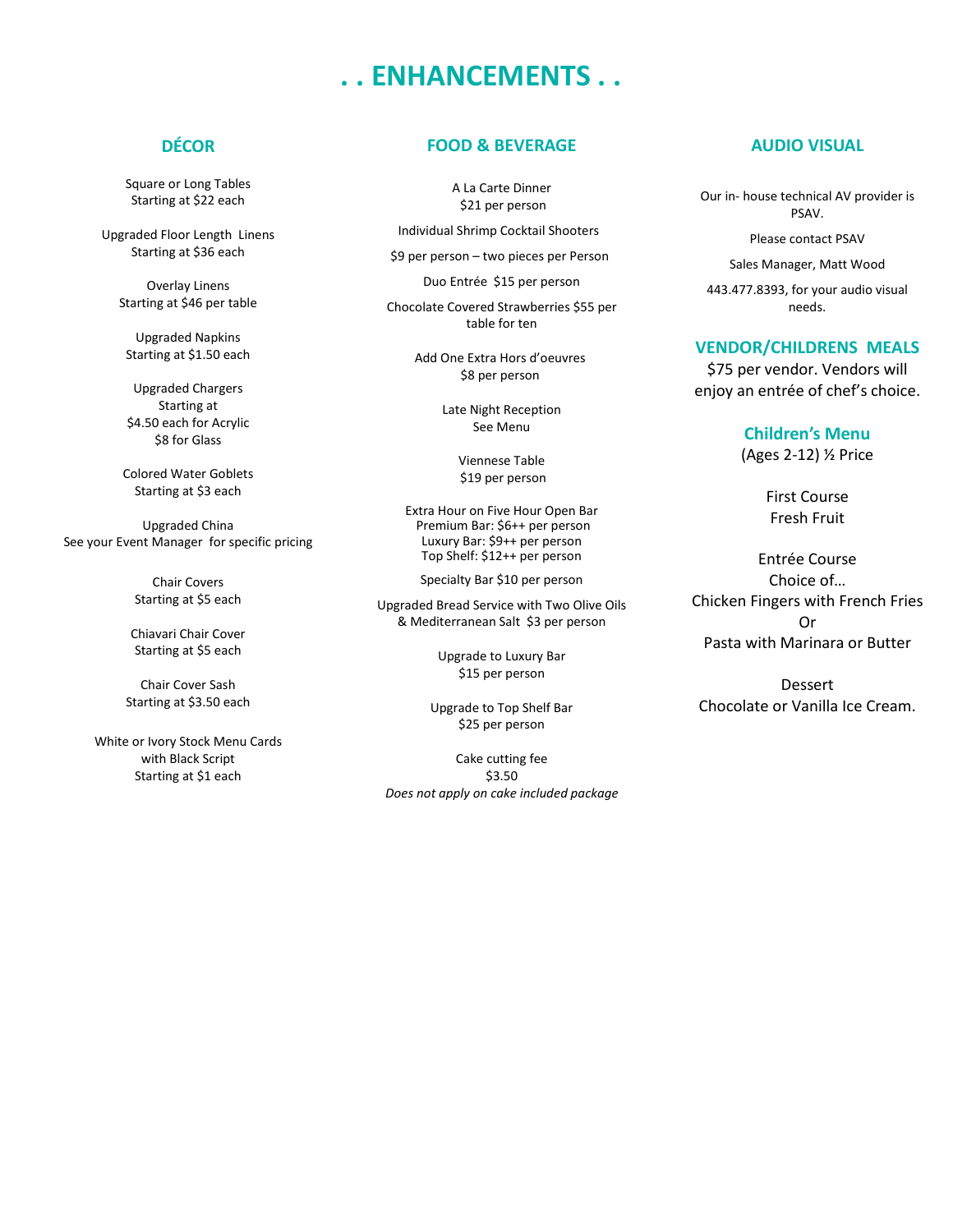# **. . LATE NIGHT . .**

# **Street Tacos \$17++**

Everything you need to make your perfect mini tacos. Red Chili Beef, Chicken Adobo, Chili Verde Pork with mini tortillas, salsas, cilantro, tomatoes and traditional crema.

## **Slider Bar \$17++**

Everybody likes sliders and you will especially love them with our broiled steak and hand shredded slow roasted pulled pork, with fresh mini-buns, coleslaw and caramelized onions.

# **Mashed Potato Bar \$15++**

Creamy buttermilk mashed potatoes with a topping bar of grated cheeses, sour cream, real bacon bits, sautéed mushrooms, and all the traditional favorites.

# **Panini Bar \$17++**

Mini Gourmet Sandwiches Oven Roasted Turkey with Cranberries & Havarti Uncured Ham with Dijon & Gruyere Roasted Pepper & Tapenade

## **Flat Breads \$17++**

Warm flatbread pizzas with your choice of toppings. Try caramelized onions with parmesan and thyme, Chèvre with roasted grapes, or prosciutto with brie and tapenade.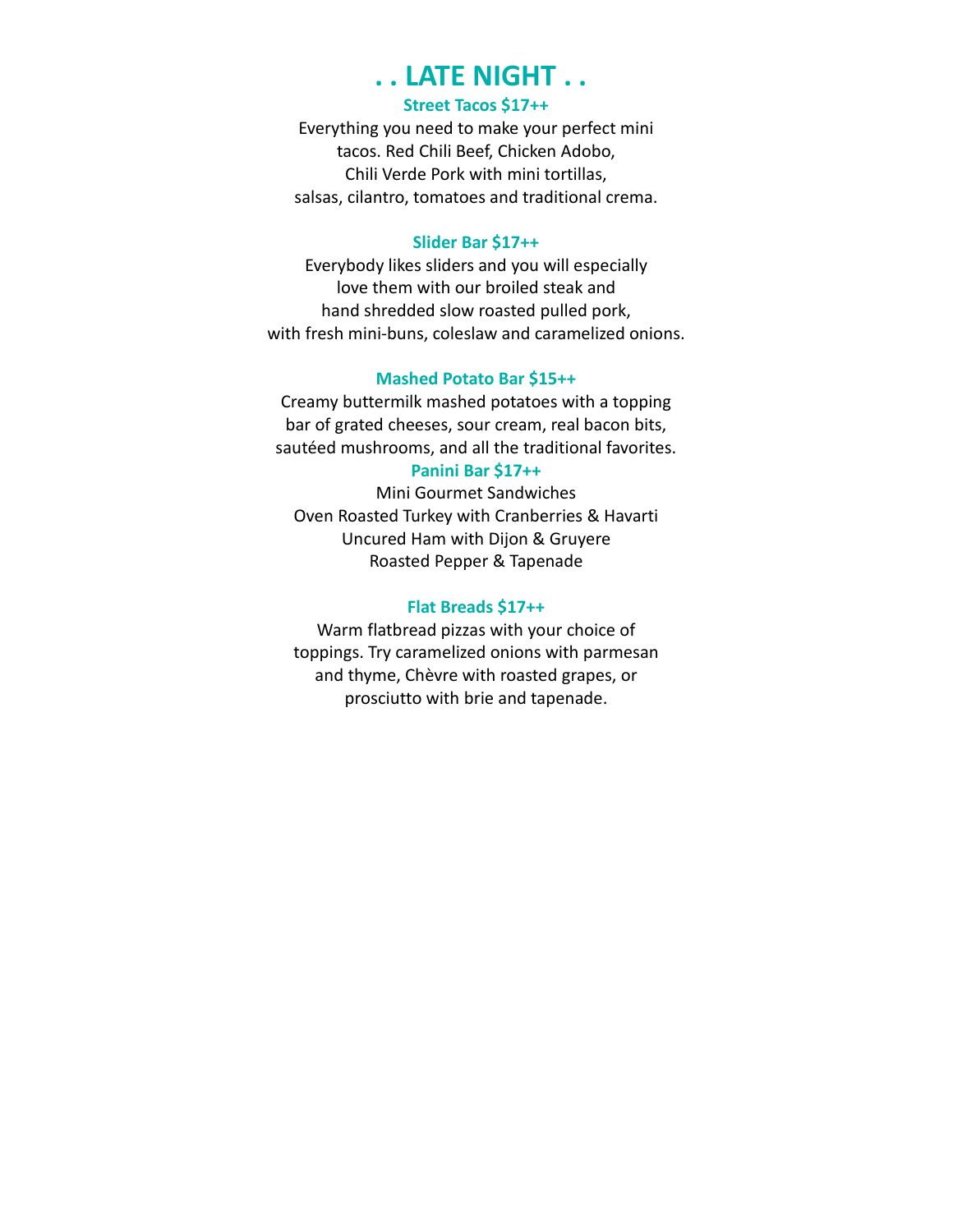# **.. PREFERRED VENDOR LIST ..**

The Baltimore Marriott Waterfront is happy to provide you with a list of Preferred Vendors. All of the vendors listed have worked with the hotel previously. They are very familiar with our event/ballroom space, load-in/load-out processes and hotel policies. You are welcome to choose any of the vendors listed, or you may choose a vendor of your own. Please Note: Vendor Insurance Policy All personnel contracted by the client are required to follow policies and guidelines set forth at this location. This will require such vendors to provide Hotel an indemnification agreement and proof of adequate insurance.

**AUDIO VISUAL**  PSAV- 410-895-1942

**BALTIMORE ORIOLES** Mark Hromalik 410-547-6286

#### **BANDS/DJs/ENTERTAINMENT**

Bialek's Music, LTD 301-340-6206 District Remix 443-832-3911 Ebe Events & Entertainment 888-323-2263 Entertainment Exchange 410-828-0305 KEC Entertainment 800-496-3598 Magician Dick Steiner 410-987-7801 Music Masters 410-252-2299 Washington Talent, Photo & Video 410-365-1500

#### **CHIVARI CHAIRS/CHAIR COVERS/LINENS**

Party Rentals Ltd. 201-727-4700 Select Event Group 301-604-2334 Table Toppers 410-769-9339

#### **DÉCORATORS/PRODUCTION**

Affairs to Remember 410-592-7668 AFR Furniture Rental 410-271-4571 Balloons Bouquet 410-377-9090 CORT Furnishings 410-320-4918 Feats, Inc. 410-727-5575 L'Ambiance, Inc. by Priti Verma 703-584-7039 Nivanjoli Creations by Prabha Bhambri 703-759-0068 Select Event Group 443-324-8918

#### **DESTINATION MGMT CO./TEAM BUILDING**

CharmCityRun 410-561-3570 Mountain Branch Golf 410-836-9600 Mountain Branch Golf 410-836-9600

#### **DRINK SERVICES/VENDORS**

Alba Espresso Service 301-787-2003 Margarita Man of Maryland 443-398-4442

#### **EXPOSITION COMPANIES**

Freeman Decorating 703-823-6310 Shepard Exposition Services 443-709-0502

#### **FLORISTS/PLANTS**

Ann's Garden 410-803-0227 Crimson & Clover 410-534-5459 Flowers and Fancies 410-653-0600 Flowers by Chris 410-727-3434 My Flower Box 410-878-0373 Plants Alive 301-598-3843

#### **GIFT BASKETS**

Maryland Box 410-375-2262 Wine Country Gift Baskets 800-394-0394

#### **INVITATIONS**

Allison Barnhill Designs 443-875-8512 Mjach Designs 410-366-0505 Write Style Inc. 410-585-1411

#### **KOSHER CATERERS**

Accents 410-602-2224 Catering by Yaffa 410-486-3325 Charles Levine Caterers & Events 410-363-0900

#### **LIMO COMPANIES/TRANSPORTATION**

An Extraordinar Limousine Service 410-437-8200 Commerford Zoo (Elephant) 860-491-9428 Hailu Transportation LLC 443-956-6316 Harmon's Carriages (Horse) 540-825-6707 Her Majesty's Service, LLC (Horse) 410-982-8092 Z-Best Limousine 410-768-1148

#### **NOVELTY & MARKETING**

Let's Go LOGO 410-938-8721 Millennium Marketing Solutions 301-725-8000

#### **PARKING**

PMI 410-783-1326 Towne Park 410-267-6111

#### **PHOTOGRAPHERS**

Daniel McGarrity Photography 301-758- 9512 Hamilton Photography 410-267-6090 Jackson Photography 410-817-6778 J Thomas Photography 410-752-8479 Regeti's Photography 703-314-7861 Sachs Photography 410-889-7854

#### **SECURITY COMPANIES**

Defender One Security 410-753-2319 Imperial Events Security Services 888-502- 4377 **HOTEL SHIPPING & RECEIVING** UPS 410-895-1806

#### **SPA/HAIR/MAKE-UP**

Behind The Veil – Make-Up & Hair 443-650- 8345 Brocatos – Hair & Spa 410-558-0047 Kelley Woods – Make-Up 240-286-6929 Monica Pane – Make-Up 410-665-6750

Sherry Wagman – Make-Up 443-604-5673 Studio 921 – Hair & Spa 410-783-7727

#### **TENT RENTALS**

Party Plus 410-768-1933 Select Event Group 301-604-2334

#### **WEDDING & EVENT PLANNERS**

Dream Shaadi 571-477-1605 Ace of Events 888-808-2233 Elizabeth Bailey Weddings 410-879-8984 Intrinsic Events 443-540-2525 Sharlene Sherman Events, LLC 410-356- 9418 Stephanie Day Events 443-507-0088 **WEDDING OFFICIANTS**  Jan Morrison (Jewish Cantor) 410-599- 4901 Loveta Wilen 410-266-1440 Melissa Ultra Sharlat 410-446-9334 Ministers Three 410-342-5628 Weddings by Sandy 410-340-3224 **VIDEO**

Suburban Video 301-315-6300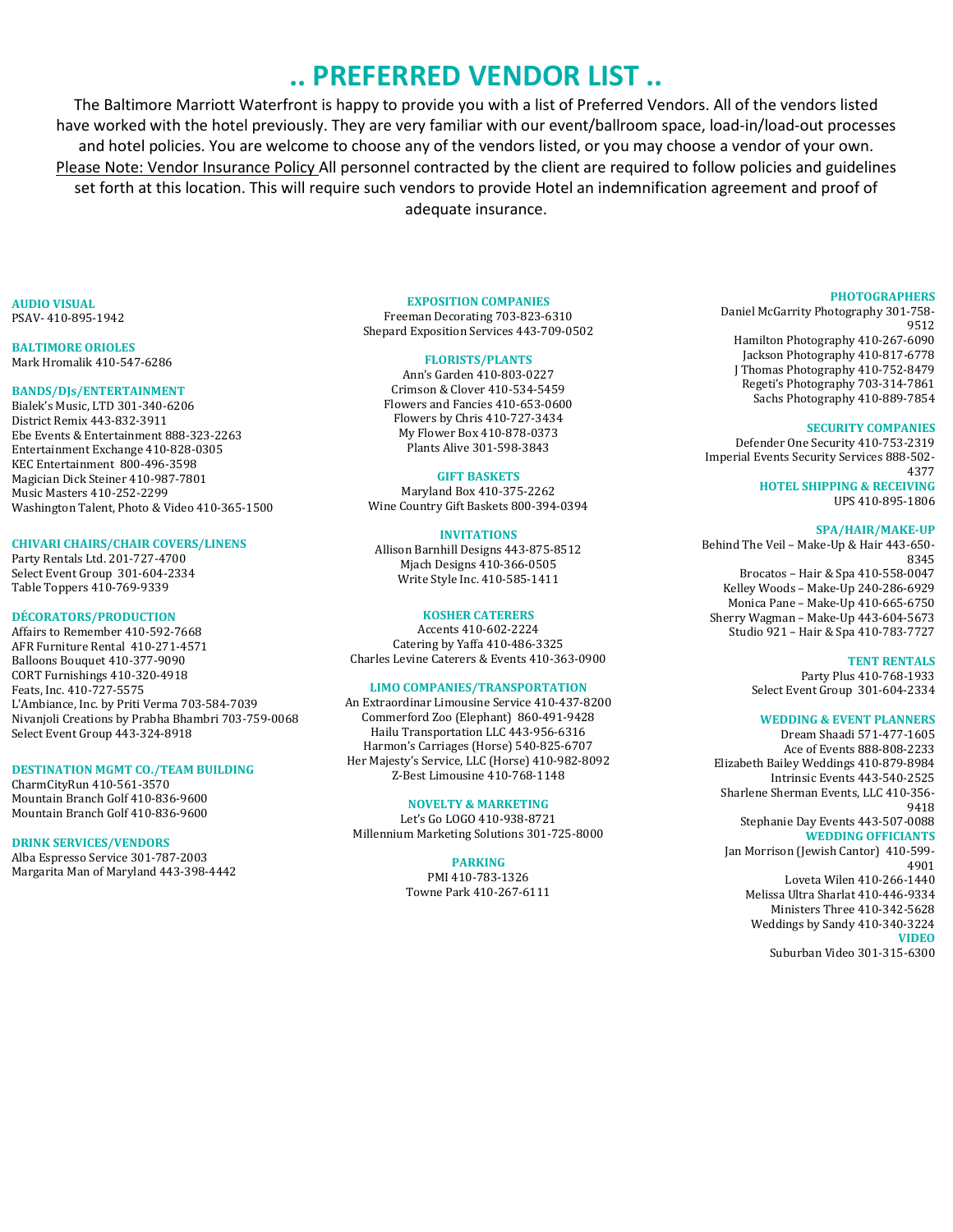# **. . OUR HOTEL . .**

### **Staffing Ratios**

Bartenders: 1 bartender per 75 guests. Continental Breakfast: 1 server per 75 guests. Plated Breakfast: 1 server per 25 guests. Buffet Breakfast: 1 server per 40 guests. Buffet Break: for set tables 1 server per 30 guests. Plated Lunch: 1 server per 25 guests. Buffet Lunch: 1 server per 30 guests. Plated Dinner: 1 server per 14 guests. Plated Dinner without synchronized service: 1 server per 20 guests. A la Carte: 1 server per 10 guests. Buffet Dinner: 1 server per 30 guests. Reception Service: 1 server per 50 guests. If you would like additional bartenders/servers, they are \$175.00 each plus 6% Maryland state tax.

### **Service Charge & Maryland Tax**

A taxable 25% service charge and 6% Maryland state sales tax, 9% alcoholic beverage tax will apply to all alcohol and alcohol related charges.

### **In-House Equipment**

Hotel will provide, at no charge, a reasonable amount of equipment (for example, chairs, tables, dance floor, staging, etc.). These complimentary arrangements do not include special setups or extraordinary formats that would deplete Hotel's present in-house equipment to the point of requiring rental of an additional supply to accommodate your needs. If such special setups or extraordinary formats are requested, Hotel will present you with two alternatives: charging the rental cost for additional equipment, or changing the extraordinary setup to a standard format based on industry standards, avoiding the additional cost.

# **Unattended Items/Additional Security** *(Liability for unattended items)*

The Hotel cannot ensure the security of items left unattended in function rooms. Special arrangements may be made with the Hotel for securing a limited number of valuable items. If you require additional security with respect to such items or for any other reason, the Hotel will assist in making these arrangements and costs will be applied to your Master Account. All security personnel to be utilized during the Event are subject to Hotel approval.

## **PASSKEY – Online Booking Tools**

We are committed to the success of your Event and are delighted to offer our wedding couples online tools that will make your event housing simple, seamless, and stress-free.

\*You will have access to your event information 24/7 via an event dashboard.

\*We will create a custom webpage for your event.

\*We can schedule automated rooming list with names. We can customize your website with a personal picture or link to your personal website.

\*We can send e-blast announcing your event with the link to your website.

## **Tasting**

The Baltimore Marriott Waterfront Hotel has included a tasting as part of your wedding package for up to four guests total. Tastings take place Monday-Friday starting between 12-2pm. Your Event Manager will advise of the best days due to business demands.

Please note: Some items are not available for tasting. The Event Manager and Chef will advise you accordingly. The goal of the tasting is to pick a few key items to ensure food quality and presentation.